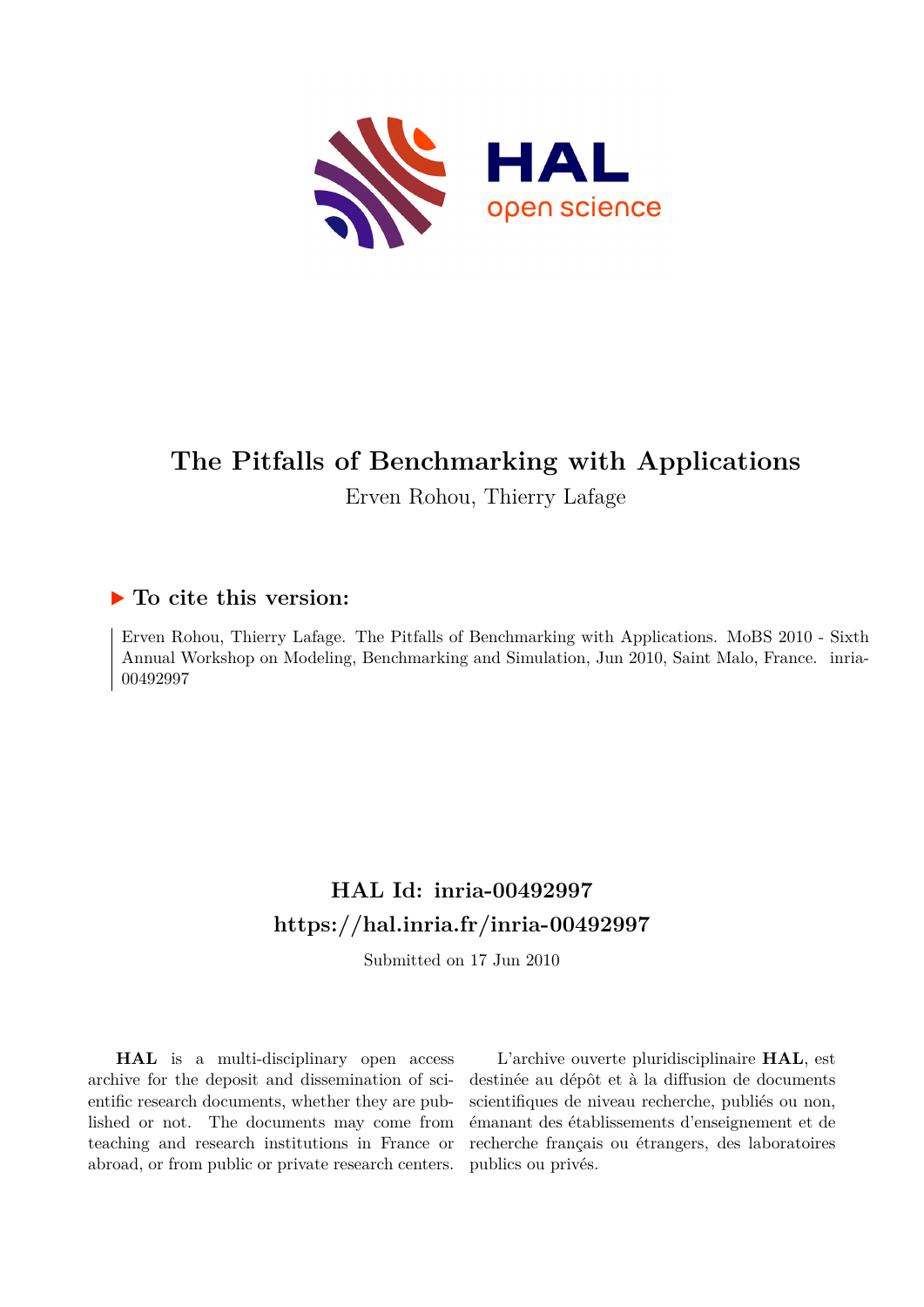# The Pitfalls of Benchmarking with Applications

Erven Rohou *Member, HiPEAC,* and Thierry Lafage

INRIA, Centre Inria Rennes – Bretagne Atlantique, Campus de Beaulieu, Rennes, France

*Abstract*— Application benchmarking is a widely trusted method of performance evaluation. Compiler developers rely on them to assess the correctness and performance of their optimizations; computer vendors use them to compare their respective machines; processor architects run them to tune innovative features, and — to a lesser extent — to validate their correctness. Benchmarks must reflect actual workloads of interest, and return a synthetic measure of "performance". Often, benchmarks are simply a collection of real-world applications run as black boxes. We identify a number of pitfalls that derive from using applications as benchmarks, and we illustrate them with a popular, freely available, benchmark suite. In particular, we advocate the fact that correctness should be defined by an expert of the application domain, and the test should be integrated in the benchmark.

*Index Terms*— Benchmark, validation, correctness, performance.

#### I. INTRODUCTION

A large part of the computing industry depends on benchmarks. Computer vendors, researchers in architectures, and compiler developers routinely use them. In this paper, we are mostly interested in the latter category. Compiler developers need to make sure that their optimizations produce correct code and deliver performance. However, our discussion generally applies to many categories of benchmark users.

Compiler developers rely on two categories of tests.

- 1) Unit tests validate a single precise functionality of the software. They are written in synergy with the application they are designed to test.
- 2) Benchmarks refer to a set of applications whose performance are measured in order to assess the global performance of the compiler (or of the application under development). The term *benchmark*, however, has a rather loose meaning.
- The Oxford Dictionary defines a benchmark as

"a standard or point of reference."

SPEC is more precise and defines it as "For computers: a benchmark is a test, or set of tests, designed to compare the performance of one

computer system against the performance of others."

In the embedded systems industry, benchmarks are composed of applications developed by the company, or prototypes thereof. This is quite understandable, since the focus must be on the products sold by the company. Vendors of compilers for general purpose systems need a much broader spectrum of tests that attempt to represent all the possible customers.

In most cases, benchmarks are neither designed nor developed by the compiler development team. Some may come from the product divisions, others are bought. Some are freely available. They may also have been collected over the years by former members of the team. The key point is that they are real applications. This increases the confidence of the users who base decisions on their outcome. However, being real applications, they are complex. Their behavior is beyond the understanding of the testers who simply run them as black boxes.

As such, benchmarks are run, and their output files are compared with a reference output. What does it mean to a compiler developer if output files are not 100% correct? What about processor architects? Can a computer vendor publish performance numbers if the benchmark used to measure the speed did not produce *exactly* the same results?

In this paper, we analyze our experience with the MiBench [8] benchmark suite. Several reasons motivate our choice: the suite is freely available from the EECS Department of the University of Michigan, and it has been extended with many data sets for each benchmark (see next section). It is also widely used among the architecture and compilation research community<sup>1</sup>, including for publication at conferences such as PLDI, CGO, HiPEAC, MICRO, ASPLOS and ISCA. As mentioned on the *download* page of the MiBench web site, some outputs are known to be specific to the architecture, "especially for benchmarks that generate floating point numbers". We investigate the variability of the output files, and analyze the reasons for it. We show that floating point computations are only one aspect of the observed variations. There are also variations on a single architecture, depending on the choice of compiler or compiler options. We also show that using poorly understood applications as benchmarks is misleading.

This paper reviews a (non-exhaustive) list of problems that derive from using real applications as benchmarks. We claim that correctness should be built in the benchmark itself, and defined by an expert of the field. Section II describes our experimental setup. We analyze our results in Section III. Related works are reviewed in Section IV and we conclude in Section V.

#### II. EXPERIMENTAL SETUP

We experimented with the MiBench benchmarks [8], and in particular with the MiDataSets [6] that provide 20 different data sets for each benchmark. Table I briefly describes the benchmarks, the type of input they take, and the type of output they produce.

We considered the following target platforms:

- 1) x86 32-bit Linux, with GCC 4.4.1;
- 2) x86 64-bit Linux, with GCC 4.4.0;
- 3) x86 32-bit Windows  $7 + cygwin$ , with GCC;
- 4) x86 32-bit Linux, with Intel icc 11.0;

<sup>&</sup>lt;sup>1</sup>At the time of writing, Google Scholar reports more than 1100 citations of the original article [8]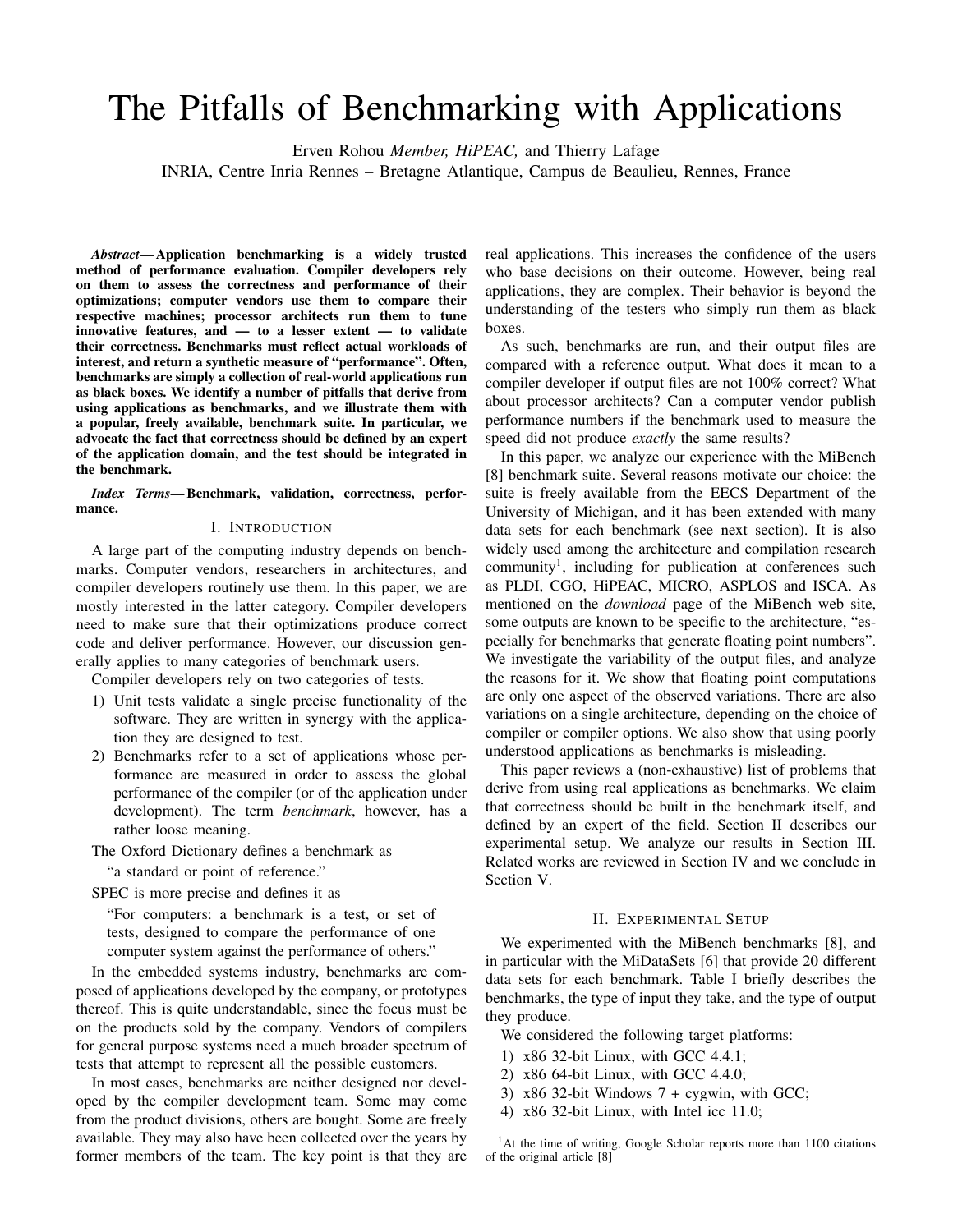| Name              | Description                                         | Input type              | Output type             |
|-------------------|-----------------------------------------------------|-------------------------|-------------------------|
| bitcount          | Count set bits in integer                           | <b>ASCII</b> text       | <b>ASCII</b> text       |
| qsort             | Sorting algorithm                                   | <b>ASCII</b> text       | <b>ASCII</b> text       |
| susan_c           | Corner recognition                                  | PGM image               | PGM image               |
| susan_e           | Edge recognition                                    | PGM image               | PGM image               |
| susan_s           | Image smoothing (noise reduction)                   | PGM image               | PGM image               |
| jpeg_c            | JPEG encoder                                        | PPM image               | JPEG image              |
| jpeg_d            | JPEG decoder                                        | JPEG image              | PPM image               |
| lame              | MP3 encoder                                         | WAVE audio              | MP3 audio               |
| mad               | MPEG audio decoding                                 | MP3 audio               | WAVE audio              |
| tiff2bw           | Conversion to black and white                       | TIFF image              | TIFF image              |
| tiff2rgba         | Conversion to color RGB TIFF format                 | TIFF image              | TIFF image              |
| tiffdither        | Dither a black and white picture                    | TIFF image              | TIFF image              |
| tiffmedian        | Conversion to a reduced color palette               | TIFF image              | TIFF image              |
| dijkstra          | Shortest path in a graph                            | <b>ASCII</b> text       | <b>ASCII</b> text       |
| patricia          | Create and search a Patricia trie data structure    | <b>ASCII</b> text       | <b>ASCII</b> text       |
| ghostscript       | PostScript interpreter                              | PostScript file         | PPM image               |
| ispell            | Spell checker                                       | Text, not necess. ASCII | ASCII text with $CR+LF$ |
| rsynth            | Text to speech synthesis                            | Text, not necess. ASCII | .AU Sun/NeXT audio      |
| stringsearch      | Search for words in text                            | Text, not necess. ASCII | Text, not necess. ASCII |
| blowfish_d        | Blowfish decryption                                 | Binary data             | Binary data             |
| blowfish_e        | Blowfish encryption                                 | Text, not necess. ASCII | Binary data             |
| pgp_d             | Asymmetric (public key) decryption                  | Binary data             | Text, not necess. ASCII |
| pgp_e             | Asymmetric (public key) encryption                  | Text, not necess. ASCII | Binary data             |
| rijndael_d        | AES decryption                                      | Binary data             | Text, not necess. ASCII |
| rijndael_e        | AES encryption                                      | Text, not necess. ASCII | Binary data             |
| sha               | 160-bit secure hash algorithm                       | Text, not necess. ASCII | <b>ASCII</b> text       |
| adpcm_c           | Adaptive Differential Pulse Code Modulation encoder | WAVE audio              | Binary data             |
| adpcm_d           | Adaptive Differential Pulse Code Modulation decoder | Binary data             | Binary data             |
| CRC <sub>32</sub> | 32-bit Cyclic Redundancy Check                      | WAVE audio              | <b>ASCII</b> text       |
| gsm               | GSM (Global Standard for Mobile) encode             | .AU Sun/NeXT audio      | Binary data             |

TABLE I MIBENCH BENCHMARKS

5) SPARC 32-bit Linux, with GCC 4.3.2;

6) PowerPC 32-bit Linux, with GCC 4.4.1.

We tested optimization levels -O0, -O1, -O2, -O3 and -Os. Our *absolute reference* is a run on the x86 32-bit Linux target compiled with GCC at -O0 optimization level. This is by no means a value judgment. One configuration has to be chosen for comparison purposes. The lowest optimization level decreases the likelihood of compiler-introduced errors. The choice of the platform is purely pragmatic: x86 Linux machines with GCC happen to be the most readily available setup in our office. In fact, as described in the next section, it would have been more appropriate to choose another platform for some benchmarks.

All benchmarks are run with this absolute reference configuration for all data sets, and the output files are stored. Successive runs with different configurations on different targets compare their outputs with this reference<sup>2</sup>. When the output matches the reference, the run is declared *positive*, otherwise *negative*. We later distinguish between true and false positives. A false positive is a run that produces a correct output, but should have been declared as incorrect (the output is correct by chance). A true positive refers to a correct run that produces a correct output. Similarly, a true negative is an incorrect run that produces an incorrect output (as should be), and a false negative produces an incorrect output, but should be considered correct anyway.

Tables II to VII summarize the results for each target. Each The ratio of the summarize the results for each target. Each column corresponds to a configuration. A  $\sqrt{\text{sign}}$  means that all 20 data sets produce the same output as the absolute reference (all runs are positive). When fewer data sets produce the expected output, the percentage of negatives is reported. Note that in Table III, some programs needed to be compiled into 32-bit code: they are flagged with -m32. Note that Table II has no column for -O0 since this is the reference configuration, all runs are true positives by definition.

On x86 targets, a large majority of runs are positive (i.e. produce results which compare equal to the absolute reference). Some benchmarks, however, produce 100% negative runs. The situation is worse on SPARC and PowerPC targets. The main distinguishing architectural feature is the endianness: x86 is little-endian, SPARC and PowerPC are big-endian. When output files produced on all big-endian machines are equal to each other, endianness issues can be suspected.

Two benchmarks, namely *ghostscript* and *pgp e* crashed on SPARC and PowerPC. We could have reported this fact as 100% negative. In this particular case, the tables show "N/A".

The next section gives a more in-depth analysis of the differences in the output produced.

#### III. ANALYSIS

Compiler developers face the risk of introducing errors into their benchmarks. The first concern is correctness of the generated code. Performance comes second. This section adopts the same priorities: we first analyze the reasons for the failures of the benchmarks. We then discuss performance issues that may adversely impact the conclusions the benchmark users.

<sup>&</sup>lt;sup>2</sup>We use the UNIX diff command to compare the output files.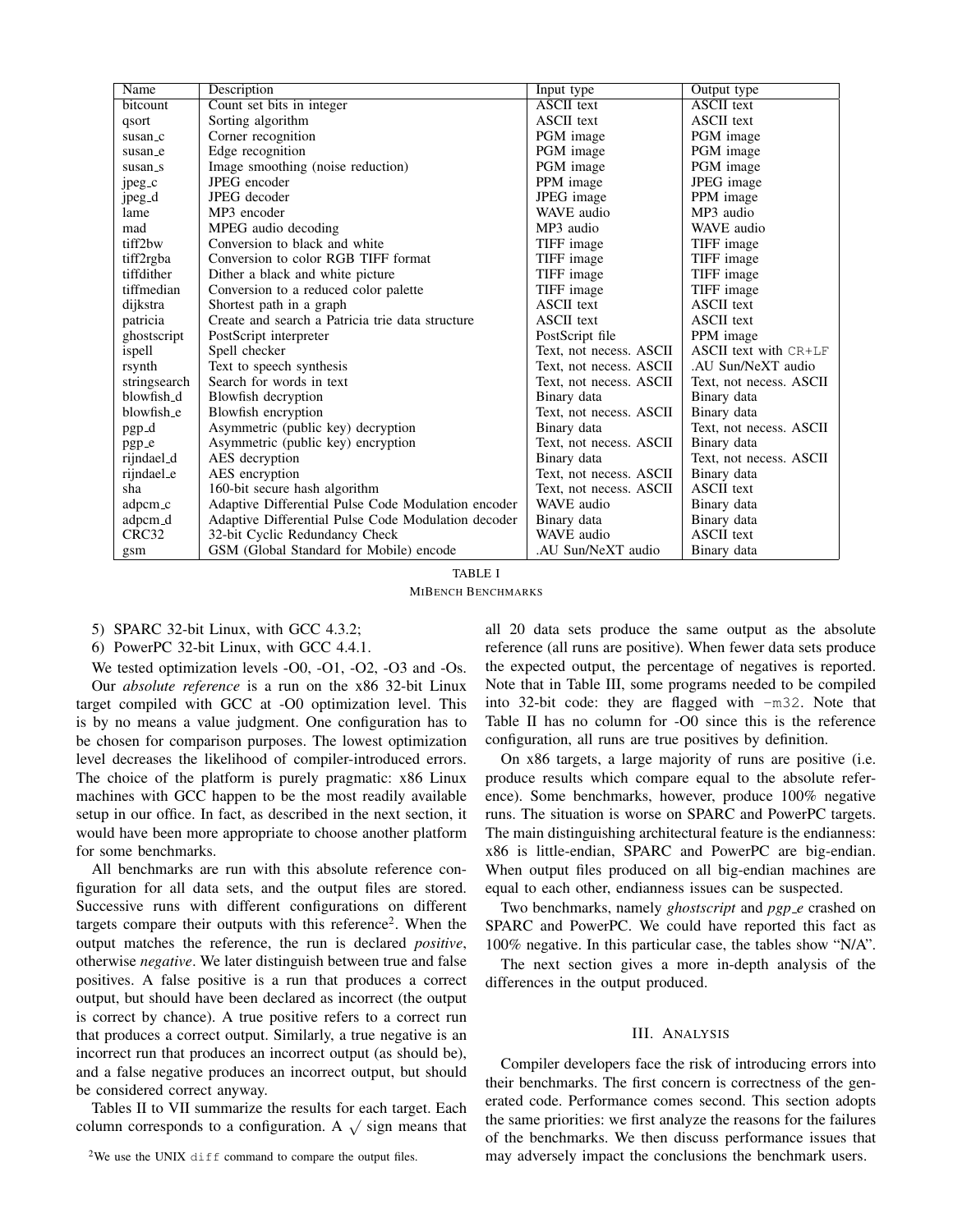|                   | x86 32-bit Linux (GCC)                                                                                                                                                                                                                                                                                                                                                                                   |                                  |                  |                                                                                                                                                                                                                                                                                                                                                                                                                                  |  |  |
|-------------------|----------------------------------------------------------------------------------------------------------------------------------------------------------------------------------------------------------------------------------------------------------------------------------------------------------------------------------------------------------------------------------------------------------|----------------------------------|------------------|----------------------------------------------------------------------------------------------------------------------------------------------------------------------------------------------------------------------------------------------------------------------------------------------------------------------------------------------------------------------------------------------------------------------------------|--|--|
|                   | $-O1$                                                                                                                                                                                                                                                                                                                                                                                                    | $-O2$                            | $-\overline{O3}$ | $-\overline{\mathrm{Os}}$                                                                                                                                                                                                                                                                                                                                                                                                        |  |  |
| bitcount          |                                                                                                                                                                                                                                                                                                                                                                                                          |                                  |                  |                                                                                                                                                                                                                                                                                                                                                                                                                                  |  |  |
| qsort             |                                                                                                                                                                                                                                                                                                                                                                                                          |                                  |                  |                                                                                                                                                                                                                                                                                                                                                                                                                                  |  |  |
| susan_c           |                                                                                                                                                                                                                                                                                                                                                                                                          |                                  | 40%              |                                                                                                                                                                                                                                                                                                                                                                                                                                  |  |  |
| susan_e           |                                                                                                                                                                                                                                                                                                                                                                                                          | $\frac{\sqrt{40\%}}{\sqrt{200}}$ |                  |                                                                                                                                                                                                                                                                                                                                                                                                                                  |  |  |
| susan_s           |                                                                                                                                                                                                                                                                                                                                                                                                          |                                  |                  |                                                                                                                                                                                                                                                                                                                                                                                                                                  |  |  |
| jpeg_c            |                                                                                                                                                                                                                                                                                                                                                                                                          |                                  |                  |                                                                                                                                                                                                                                                                                                                                                                                                                                  |  |  |
| jpeg_d            |                                                                                                                                                                                                                                                                                                                                                                                                          |                                  |                  |                                                                                                                                                                                                                                                                                                                                                                                                                                  |  |  |
| lame              |                                                                                                                                                                                                                                                                                                                                                                                                          |                                  |                  |                                                                                                                                                                                                                                                                                                                                                                                                                                  |  |  |
| mad               | $\begin{matrix} \sqrt[3]{3} & \sqrt[3]{3} & \sqrt[3]{3} & \sqrt[3]{3} & \sqrt[3]{3} & \sqrt[3]{3} & \sqrt[3]{3} & \sqrt[3]{3} & \sqrt[3]{3} & \sqrt[3]{3} & \sqrt[3]{3} & \sqrt[3]{3} & \sqrt[3]{3} & \sqrt[3]{3} & \sqrt[3]{3} & \sqrt[3]{3} & \sqrt[3]{3} & \sqrt[3]{3} & \sqrt[3]{3} & \sqrt[3]{3} & \sqrt[3]{3} & \sqrt[3]{3} & \sqrt[3]{3} & \sqrt[3]{3} & \sqrt[3]{3} & \sqrt[3]{3} & \sqrt[3]{3}$ |                                  |                  | $40\%$                                                                                                                                                                                                                                                                                                                                                                                                                           |  |  |
| tiff2bw           |                                                                                                                                                                                                                                                                                                                                                                                                          |                                  |                  |                                                                                                                                                                                                                                                                                                                                                                                                                                  |  |  |
| tiff2rgba         |                                                                                                                                                                                                                                                                                                                                                                                                          |                                  |                  |                                                                                                                                                                                                                                                                                                                                                                                                                                  |  |  |
| tiffdither        |                                                                                                                                                                                                                                                                                                                                                                                                          |                                  |                  |                                                                                                                                                                                                                                                                                                                                                                                                                                  |  |  |
| tiffmedian        |                                                                                                                                                                                                                                                                                                                                                                                                          |                                  |                  |                                                                                                                                                                                                                                                                                                                                                                                                                                  |  |  |
| dijkstra          |                                                                                                                                                                                                                                                                                                                                                                                                          |                                  |                  |                                                                                                                                                                                                                                                                                                                                                                                                                                  |  |  |
| patricia          |                                                                                                                                                                                                                                                                                                                                                                                                          |                                  |                  |                                                                                                                                                                                                                                                                                                                                                                                                                                  |  |  |
| ghostscript       |                                                                                                                                                                                                                                                                                                                                                                                                          |                                  |                  |                                                                                                                                                                                                                                                                                                                                                                                                                                  |  |  |
| ispell            |                                                                                                                                                                                                                                                                                                                                                                                                          |                                  |                  |                                                                                                                                                                                                                                                                                                                                                                                                                                  |  |  |
| rsynth            |                                                                                                                                                                                                                                                                                                                                                                                                          |                                  |                  |                                                                                                                                                                                                                                                                                                                                                                                                                                  |  |  |
| stringsearch      |                                                                                                                                                                                                                                                                                                                                                                                                          |                                  |                  |                                                                                                                                                                                                                                                                                                                                                                                                                                  |  |  |
| blowfish_d        |                                                                                                                                                                                                                                                                                                                                                                                                          |                                  |                  |                                                                                                                                                                                                                                                                                                                                                                                                                                  |  |  |
| blowfish_e        |                                                                                                                                                                                                                                                                                                                                                                                                          |                                  |                  |                                                                                                                                                                                                                                                                                                                                                                                                                                  |  |  |
| pgp <sub>-d</sub> |                                                                                                                                                                                                                                                                                                                                                                                                          |                                  |                  |                                                                                                                                                                                                                                                                                                                                                                                                                                  |  |  |
| pgp_e             |                                                                                                                                                                                                                                                                                                                                                                                                          |                                  |                  |                                                                                                                                                                                                                                                                                                                                                                                                                                  |  |  |
| rijndael_d        |                                                                                                                                                                                                                                                                                                                                                                                                          |                                  |                  |                                                                                                                                                                                                                                                                                                                                                                                                                                  |  |  |
| rijndael_e        |                                                                                                                                                                                                                                                                                                                                                                                                          |                                  |                  | $\begin{array}{c}\n 100\% \\  \sqrt{100}\% \\  \sqrt{100}\% \\  \sqrt{100}\% \\  \sqrt{100}\% \\  \sqrt{100}\% \\  \sqrt{100}\% \\  \sqrt{100}\% \\  \sqrt{100}\% \\  \sqrt{100}\% \\  \sqrt{100}\% \\  \sqrt{100}\% \\  \sqrt{100}\% \\  \sqrt{100}\% \\  \sqrt{100}\% \\  \sqrt{100}\% \\  \sqrt{100}\% \\  \sqrt{100}\% \\  \sqrt{100}\% \\  \sqrt{100}\% \\  \sqrt{100}\% \\  \sqrt{100}\% \\  \sqrt{100}\% \\  \sqrt{100}\$ |  |  |
| sha               |                                                                                                                                                                                                                                                                                                                                                                                                          |                                  |                  |                                                                                                                                                                                                                                                                                                                                                                                                                                  |  |  |
| adpcm_c           |                                                                                                                                                                                                                                                                                                                                                                                                          |                                  |                  |                                                                                                                                                                                                                                                                                                                                                                                                                                  |  |  |
| adpcm_d           |                                                                                                                                                                                                                                                                                                                                                                                                          |                                  |                  |                                                                                                                                                                                                                                                                                                                                                                                                                                  |  |  |
| CRC32             |                                                                                                                                                                                                                                                                                                                                                                                                          |                                  |                  |                                                                                                                                                                                                                                                                                                                                                                                                                                  |  |  |
| gsm               |                                                                                                                                                                                                                                                                                                                                                                                                          |                                  |                  |                                                                                                                                                                                                                                                                                                                                                                                                                                  |  |  |

|                   | x86 32-bit Windows7+cygwin (GCC) |       |                         |                         |                           |  |
|-------------------|----------------------------------|-------|-------------------------|-------------------------|---------------------------|--|
|                   | $-00$                            | $-O1$ | $-O2$                   | $-O3$                   | $-\overline{\mathrm{Os}}$ |  |
| bitcount          |                                  |       |                         |                         |                           |  |
| qsort             | 100%                             | 100%  | 100%                    | 100%                    | 100%                      |  |
| susan_c           |                                  | 40%   | $40\%$                  | 40%                     | 40%                       |  |
| susan_e           |                                  |       | $\sqrt{}$               | $\sqrt{}$               |                           |  |
| susan_s           |                                  |       |                         |                         |                           |  |
| jpeg_c            |                                  |       |                         |                         |                           |  |
| jpeg_d            |                                  |       |                         |                         |                           |  |
| lame              |                                  |       |                         |                         |                           |  |
| mad               |                                  |       |                         |                         |                           |  |
| tiff2bw           |                                  |       |                         |                         |                           |  |
| tiff2rgba         |                                  |       |                         |                         |                           |  |
| tiffdither        |                                  |       |                         |                         |                           |  |
| tiffmedian        |                                  |       |                         |                         |                           |  |
| dijkstra          |                                  |       |                         |                         |                           |  |
| patricia          |                                  |       |                         |                         |                           |  |
| ghostscript       |                                  |       |                         |                         |                           |  |
| ispell            | $\frac{\sqrt{}}{100\%}$          | 100%  | $\frac{\sqrt{}}{100\%}$ | $\frac{\sqrt{}}{100\%}$ | $100\%$                   |  |
| rsynth            | 90%                              | 100%  | $100\%$                 | 100%                    | 100%                      |  |
| stringsearch      | 85%                              | 85%   | 85%                     | 85%                     | $85\%$                    |  |
| blowfish_d        |                                  |       |                         |                         |                           |  |
| blowfish_e        |                                  |       |                         |                         |                           |  |
| pgp <sub>-d</sub> |                                  |       |                         |                         |                           |  |
| pgp_e             |                                  |       |                         |                         |                           |  |
| rijndael_d        |                                  |       |                         |                         |                           |  |
| rijndael_e        | $\stackrel{\rm V}{100\%}$        | 100%  | $\frac{V}{100\%}$       | $\frac{V}{100\%}$       | 100%                      |  |
| sha               |                                  |       |                         |                         |                           |  |
| adpcm_c           |                                  |       |                         |                         |                           |  |
| adpcm_d           |                                  |       |                         |                         |                           |  |
| CRC32             |                                  |       |                         |                         |                           |  |
| gsm               |                                  |       |                         |                         |                           |  |

TABLE II NEGATIVE RUNS ON X86 32-BIT LINUX (GCC)

TABLE IV

NEGATIVE RUNS ON X86 32-BIT WINDOWS7+CYGWIN (GCC)

|                | x86 64-bit Linux (GCC) |                         |              |                         |              |  |
|----------------|------------------------|-------------------------|--------------|-------------------------|--------------|--|
|                | $-00$                  | $-01$                   | $-02$        | $-03$                   | $-Os$        |  |
| bitcount       |                        |                         |              |                         |              |  |
| qsort          |                        |                         |              |                         |              |  |
| susan_c        | $40\%$                 | 40%                     | 40%          | 40%                     | 40%          |  |
| susan_e        |                        |                         |              |                         |              |  |
| susan_s        |                        |                         |              |                         |              |  |
| jpeg_c         |                        |                         |              |                         |              |  |
| jpeg_d         |                        |                         |              |                         |              |  |
| lame           |                        |                         |              |                         |              |  |
| mad            |                        |                         |              |                         |              |  |
| tiff2bw        |                        |                         |              |                         |              |  |
| tiff2rgba      |                        |                         |              |                         |              |  |
| tiffdither     |                        |                         |              |                         |              |  |
| tiffmedian     |                        |                         |              |                         |              |  |
| dijkstra       |                        |                         |              |                         |              |  |
| patricia       |                        |                         |              |                         |              |  |
| ghostscript    | 5%                     | 5%                      | 5%           | 5%                      | 5%           |  |
| ispell (-m32)  | $\sqrt{}$              | $\frac{\sqrt{}}{100\%}$ | $\sqrt{}$    | $\frac{\sqrt{}}{100\%}$ |              |  |
| rsynth         | 100%                   |                         | 100%         |                         | 100%         |  |
| stringsearch   |                        |                         |              |                         |              |  |
| blowfish_d     |                        |                         |              |                         |              |  |
| blowfish_e     |                        |                         |              |                         |              |  |
| $pgp_d$ (-m32) |                        |                         |              |                         |              |  |
| pgp_e (-m32)   |                        |                         |              | $100\%$                 |              |  |
| rijndael_d     | 100%                   | 100%                    | 100%         |                         | 100%         |  |
| rijndael_e     | $\sqrt{}$              | $\sqrt{}$               | $\checkmark$ | $\sqrt{}$               | $\checkmark$ |  |
| sha            | $100\%$                | 100%                    | 100%         | 100%                    | 100%         |  |
| adpcm_c        |                        |                         |              |                         |              |  |
| adpcm_d        |                        |                         |              |                         |              |  |
| CRC32          | $100\%$                | 100%                    | 100%         | $100\%$                 | 100%         |  |
| gsm            |                        |                         |              |                         |              |  |

| <b>TABLE III</b>                        |
|-----------------------------------------|
| NEGATIVE RUNS ON X86 64-BIT LINUX (GCC) |

|                   | x86 32-bit Linux (icc)                                        |                         |                              |                              |                                                               |  |  |
|-------------------|---------------------------------------------------------------|-------------------------|------------------------------|------------------------------|---------------------------------------------------------------|--|--|
|                   | $-00$                                                         | $-O1$                   | $-02$                        | $-03$                        | $-Os$                                                         |  |  |
| bitcount          |                                                               |                         |                              |                              |                                                               |  |  |
| qsort             |                                                               |                         |                              |                              |                                                               |  |  |
| susan_c           |                                                               | $\frac{40\%}{\sqrt{ }}$ | $\frac{40\%}{\sqrt{ }}$      |                              | $\frac{40\%}{\sqrt{ }}$                                       |  |  |
| susan_e           |                                                               |                         |                              | $\sqrt{\frac{1}{40\%}}$      |                                                               |  |  |
| susan_s           |                                                               |                         |                              |                              |                                                               |  |  |
| jpeg_c            |                                                               |                         |                              |                              |                                                               |  |  |
| jpeg_d            |                                                               |                         |                              |                              |                                                               |  |  |
| lame              |                                                               |                         |                              |                              |                                                               |  |  |
| mad               |                                                               |                         |                              |                              |                                                               |  |  |
| tiff2bw           |                                                               |                         |                              |                              |                                                               |  |  |
| tiff2rgba         |                                                               |                         |                              |                              |                                                               |  |  |
| tiffdither        |                                                               |                         |                              |                              |                                                               |  |  |
| tiffmedian        |                                                               |                         |                              |                              |                                                               |  |  |
| dijkstra          |                                                               |                         |                              |                              |                                                               |  |  |
| patricia          |                                                               |                         |                              |                              |                                                               |  |  |
| ghostscript       |                                                               |                         |                              |                              |                                                               |  |  |
| ispell            |                                                               | $\frac{\sqrt{}}{100\%}$ |                              | $\frac{\sqrt{100\%}}{100\%}$ |                                                               |  |  |
| rsynth            | $\begin{array}{c}\n\sqrt{100\%} \\ \sqrt{100\%}\n\end{array}$ |                         | $\sqrt{\frac{100\%}{100\%}}$ |                              | $\begin{array}{c}\n\sqrt{100\%} \\ \sqrt{100\%}\n\end{array}$ |  |  |
| stringsearch      |                                                               |                         |                              |                              |                                                               |  |  |
| blowfish_d        |                                                               |                         |                              |                              |                                                               |  |  |
| blowfish_e        |                                                               |                         |                              |                              |                                                               |  |  |
| pgp <sub>-d</sub> |                                                               |                         |                              |                              |                                                               |  |  |
| pgp_e             |                                                               |                         |                              |                              |                                                               |  |  |
| rijndael_d        |                                                               |                         |                              |                              |                                                               |  |  |
| rijndael_e        |                                                               |                         |                              |                              |                                                               |  |  |
| sha               |                                                               |                         |                              |                              |                                                               |  |  |
| adpcm_c           |                                                               |                         |                              |                              |                                                               |  |  |
| adpcm_d           |                                                               |                         |                              |                              |                                                               |  |  |
| CRC32             |                                                               |                         |                              |                              |                                                               |  |  |
| gsm               |                                                               |                         |                              |                              |                                                               |  |  |

TABLE V NEGATIVE RUNS ON X86 32-BIT LINUX (ICC)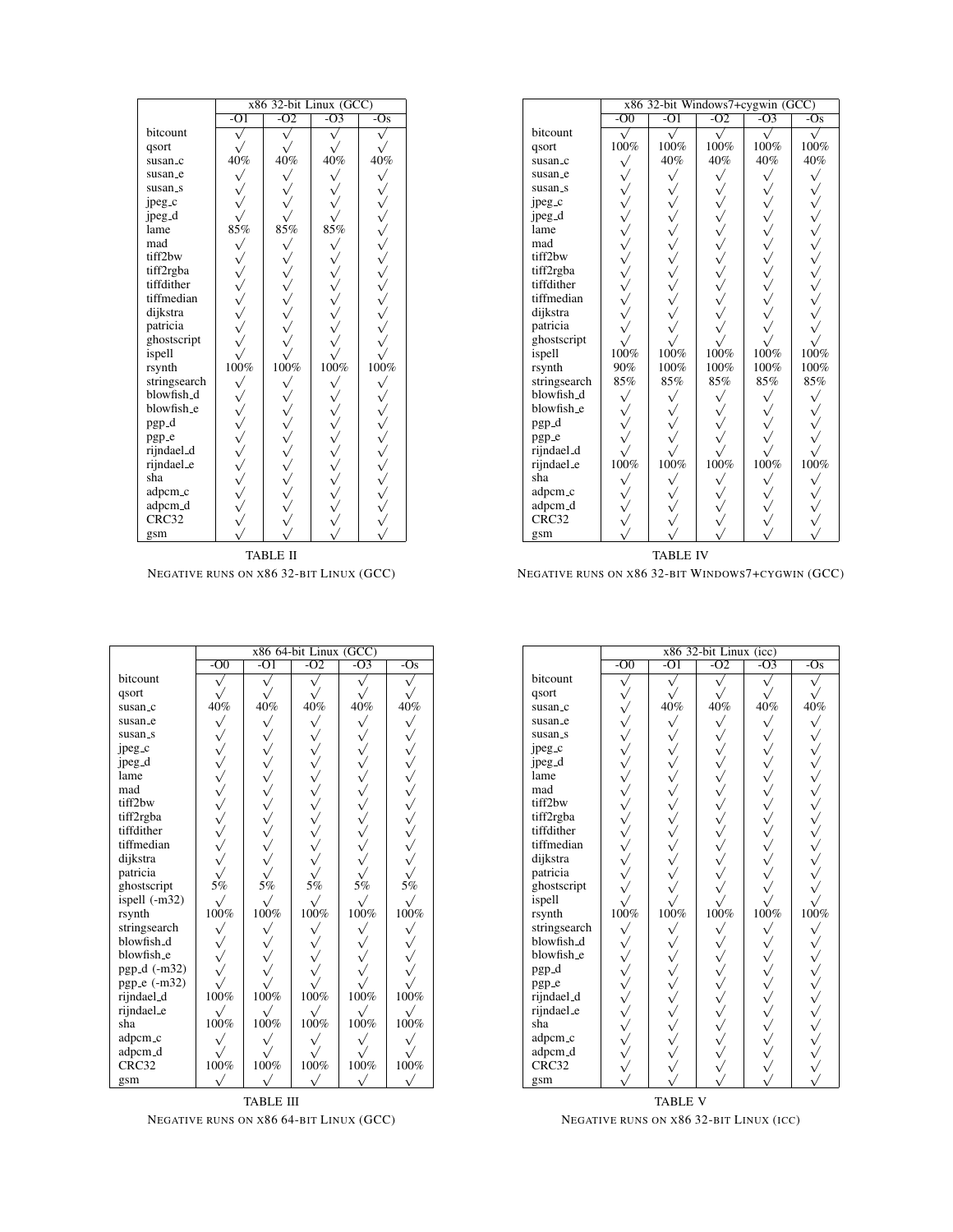|                     | SPARC 32-bit Linux (GCC) |           |           |              |                           |  |
|---------------------|--------------------------|-----------|-----------|--------------|---------------------------|--|
|                     | $-00$                    | $-O1$     | $-02$     | $-O3$        | $-\overline{\mathrm{Os}}$ |  |
| bitcount            |                          |           |           |              |                           |  |
| qsort               |                          |           |           |              |                           |  |
| susan_c             | 40%                      | 40%       | 40%       | 40%          | 40%                       |  |
| susan_e             |                          | $\sqrt{}$ | $\sqrt{}$ | $\checkmark$ | $\checkmark$              |  |
| susan_s             |                          |           |           |              |                           |  |
| jpeg_c              |                          | V<br>V    |           |              |                           |  |
| jpeg <sub>-</sub> d |                          |           |           |              |                           |  |
| lame                |                          |           |           |              |                           |  |
| mad                 |                          |           |           |              |                           |  |
| tiff2bw             | 100%                     | 100%      | 100%      | 100%         | 100%                      |  |
| tiff2rgba           | 100%                     | 100%      | 100%      | 100%         | 100%                      |  |
| tiffdither          | 100%                     | 100%      | 100%      | 100%         | 100%                      |  |
| tiffmedian          | 100%                     | 100%      | 100%      | 100%         | 100%                      |  |
| dijkstra            |                          |           |           |              |                           |  |
| patricia            |                          |           |           |              |                           |  |
| ghostscript         | N/A                      | N/A       | N/A       | N/A          | N/A                       |  |
| ispell              | 100%                     | 100%      | 100%      | 100%         | 100%                      |  |
| rsynth              | 100%                     | 100%      | 100%      | 100%         | 100%                      |  |
| stringsearch        |                          | $\sqrt{}$ |           |              |                           |  |
| blowfish_d          |                          |           |           |              |                           |  |
| blowfish_e          |                          |           |           |              |                           |  |
| pgp <sub>-d</sub>   |                          |           |           |              |                           |  |
| pgp_e               | N/A                      | N/A       | N/A       | N/A          | N/A                       |  |
| rijndael_d          | 100%                     | 100%      | 100%      | 100%         | 100%                      |  |
| rijndael_e          | 100%                     | 100%      | 100%      | 100%         | 100%                      |  |
| sha                 | 100%                     | 100%      | 100%      | 100%         | 100%                      |  |
| adpcm_c             | 100%                     | 100%      | 100%      | 100%         | 100%                      |  |
| adpcm_d             | 100%                     | 100%      | 100%      | 100%         | 100%                      |  |
| CRC32               |                          |           |           |              |                           |  |
| gsm                 | 95%                      | 95%       | 95%       | 95%          | 95%                       |  |

TABLE VI NEGATIVE RUNS ON SPARC 32-BIT LINUX (GCC)

|              |           | PowerPC 32-bit Linux (GCC) |           |           |                  |  |  |
|--------------|-----------|----------------------------|-----------|-----------|------------------|--|--|
|              | $-00$     | $-O1$                      | $-O2$     | $-O3$     | $-\overline{Os}$ |  |  |
| bitcount     |           |                            |           |           |                  |  |  |
| qsort        |           |                            |           |           |                  |  |  |
| susan_c      | 40%       | 40%                        | 40%       | 40%       | 40%              |  |  |
| susan_e      |           |                            |           |           |                  |  |  |
| susan_s      | 75%       | 75%                        | 75%       | 75%       | 75%              |  |  |
| jpeg_c       |           |                            |           |           |                  |  |  |
| jpeg_d       |           |                            |           |           |                  |  |  |
| lame         |           |                            |           |           |                  |  |  |
| mad          |           |                            |           |           |                  |  |  |
| tiff2bw      | 100%      | 100%                       | 100%      | 100%      | 100%             |  |  |
| tiff2rgba    | 100%      | 100%                       | 100%      | 100%      | 100%             |  |  |
| tiffdither   | 100%      | 100%                       | 100%      | 100%      | 100%             |  |  |
| tiffmedian   | 100%      | 100%                       | 100%      | 100%      | 100%             |  |  |
| dijkstra     | $\sqrt{}$ |                            | $\sqrt{}$ | $\sqrt{}$ | $\checkmark$     |  |  |
| patricia     |           |                            |           |           |                  |  |  |
| ghostscript  | N/A       | N/A                        | N/A       | N/A       | N/A              |  |  |
| ispell       | 100%      | 100%                       | 100%      | 100%      | 100%             |  |  |
| rsynth       | 100%      | 100%                       | 100%      | 100%      | 100%             |  |  |
| stringsearch |           |                            |           |           |                  |  |  |
| blowfish_d   |           |                            |           |           |                  |  |  |
| blowfish_e   |           |                            |           |           |                  |  |  |
| pgp_d        |           |                            |           |           |                  |  |  |
| pgp_e        | N/A       | N/A                        | N/A       | N/A       | N/A              |  |  |
| rijndael_d   | 100%      | 100%                       | 100%      | 100%      | 100%             |  |  |
| rijndael_e   | 100%      | 100%                       | 100%      | 100%      | 100%             |  |  |
| sha          | 100%      | 100%                       | 100%      | 100%      | 100%             |  |  |
| adpcm_c      | 100%      | 100%                       | 100%      | 100%      | 100%             |  |  |
| adpcm_d      | 100%      | 100%                       | 100%      | 100%      | 100%             |  |  |
| CRC32        |           |                            |           |           |                  |  |  |
| gsm          | 95%       | 95%                        | 95%       | 95%       | 95%              |  |  |

TABLE VII NEGATIVE RUNS ON POWERPC 32-BIT LINUX (GCC)

#### *A. Correctness*

Out of 30 benchmarks, 10 produce 100% of positive runs across all configurations: *bitcount*, *susan e*, *jpeg c*, *jpeg d*, *mad*, *dijkstra*, *patricia*, *blowfish d*, *blowfish e*, and *pgp d*. For all the others, there is a failure in at least one configuration on one target platform. For each of them, we try to explain the problem.

*1) qsort:* All configurations have positive runs, except the Windows 7 platform which shows 100% negative. This is due to the text output format and different end-of-line characters: Windows uses CR+LF, while Linux uses only LF. When using diff -b or diff --strip-trailing-cr<sup>3</sup>, or dos2unix on output files, they show no difference with the absolute reference. They should be considered false negatives since the benchmark runs correctly, only the testing procedure is inappropriate. A better testing framework should either use different files for different platforms, or specify what utility is to be used for comparison, with the appropriate set of flags.

*2) susan c:* This benchmark has 40% negative runs in many configurations. Fine grain analysis reveals that these outputs can be divided into two groups: a first group which includes outputs that all compare equal to the local reference (i.e. *x86 32-bit Windows cygwin+GCC* at -O0, and *x86 32-bit Linux icc* at -O0), and a second group which includes all other outputs of all other targets and configurations.

This benchmark [20] detects corners in the input image and it draws a small square around them in the output image. For 8 out of the 20 data sets, some corners are detected at slightly different locations, off by a few pixels. This leads us to suspect floating point rounding errors. We took advantage of the recently released GCC version 4.5 to experiment with the new flag -fexcess-precision=standard. All differences disappear, confirming our intuition.

When comparing images pixel by pixel, we notice that a very small percentage of pixels have a very different color: the number of differing pixels never exceeds 0.02%. Whether these runs should be considered false negatives is difficult to tell for the non-specialist. The paper [20] discusses this problem and reports that measuring fine localization is not appropriate. However, the algorithm was initially developed for recognizing corners and edges in magnetic resonance images of the brain. Correctness of a detection is better defined by experts in computer vision.

*3) susan s:* Only the PowerPC configuration produces negative runs, but they represent 75% of the total on this configuration. The total number of differing pixels can be large, as much as 33% on data set number 6. The difference in gray level, however, never exceeds 1 (out of 256). In fact, to the naked eye, images cannot be distinguished.

Again, the difference could come from floating point rounding. Since the purpose of *susan s* is noise reduction (smoothing), a difference of one gray level is probably acceptable, but should be confirmed by an expert. In any case, a definite test must be defined (is there any threshold to the acceptable deviation from the reference image?)

<sup>3</sup>Strip trailing carriage return on input.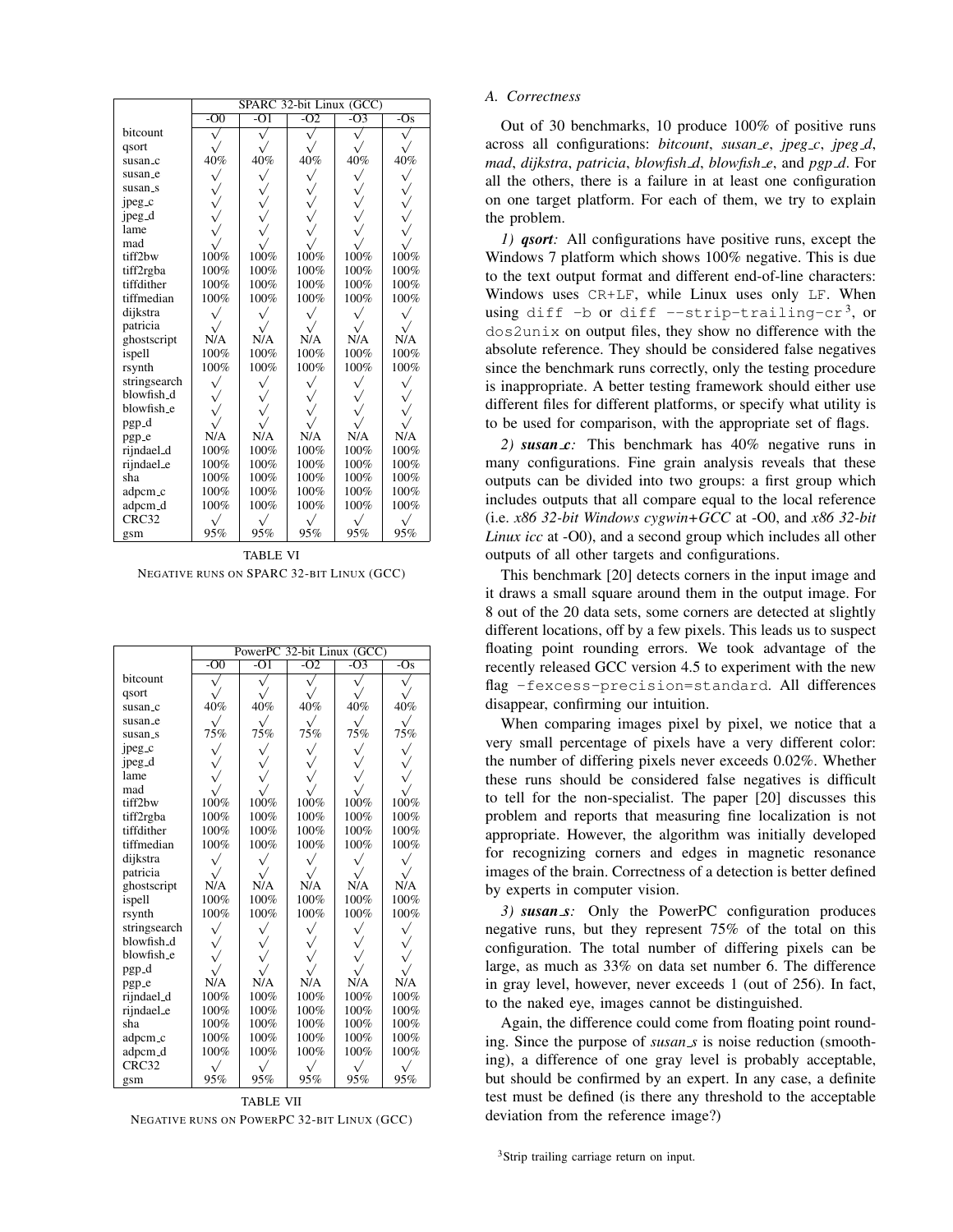*4) lame:* This benchmark produces negative runs only on the x86 Linux GCC configuration, at optimization levels -O1, -O2 and -O3.

We suspected rounding error on floating-point computations. We run this benchmark again at -O1, -O2, -O3, and -Os with the -ffloat-store option which forces storing floating-point variables to memory instead of registers (FP registers are 80-bit long on x86 targets): all configurations give results similar to the absolute reference for all 20 data sets. Compiling with the flag -fexcess-precision=standard of the new GCC 4.5 also resolves the problems, which confirms the analysis.

The benchmark *lame* is an MP3 encoder [12]. To assess the validity of the produced output, we first listened to the generated sound files. All produced files *sound* the same as the reference file. The files, however, significantly vary. On some data set, we measure that 28% of the bytes differ. Such a difference is too high a value to consider these results equivalent to their reference. Thus, an automated comparison which would tolerate some differences cannot simply rely on raw byte comparison (a 28+% threshold is not reasonable).

For a more detailed analysis, we converted both the reference and the different output to audio samples and we measured the difference between the two signals. Figure 1 illustrates the reference signal and difference between the reference and a produced output in a typical case: the signals are equal most of the time, and some glitches appear at various times (the difference is the white signal superimposing the red reference).

MP3 is a lossy compression algorithm. It is not surprising that an implementation is not bit-accurate since it is inherent to the application to drop some accuracy in favor of file size.

We quantify the difference shown on Figure 1 by using two standard norms for functions defined as follows:

 $||f||_1 = \int_0^\infty$ 

and

$$
||f||_{\infty} = \sup_{t} |f(t)|.
$$

0

 $|f(t)|dt$ 

We measure the variations between the signals as  $\frac{\|f-f_{ref}\|}{\|f_{ref}\|}$ for both norms.

Intuitively,  $\Vert . \Vert_{\infty}$  gives a measure of the maximum variation between the signals, and  $\|.\|_1$  focuses on the area between the two curves, it is more sensitive to a constant difference than to a single high-intensity difference. Table VIII reports several measures of the difference between the reference run and the ones produced at higher optimization levels (-O1, -O2 and - O3 produce the same results) on the x86 platform. The first column reports the percentage of differing bytes, the second and third columns respectively report the variations according to the two norms.  $\|\cdot\|_1$  reports lower variations, which seems more appropriate, since the audio files *sound* right. Obviously, a better metric and a threshold should be defined by the designer of the application, or an expert of this field.

*5) tiff2bw, tiff2rgba, tiffdither, tiffmedian:* The *tiff* benchmarks have negative runs only on SPARC and PowerPC, but on these configurations, 100% of the runs are negative.



Fig. 1. Reference and difference output signals for benchmark *lame*

| Data set | <b>Bytes</b> | .    1   | II JI ∞  |
|----------|--------------|----------|----------|
| 1        | $1.09\%$     | 0.05%    | 0.74%    |
| 2        | $7.27\%$     | 0.30%    | 8.92%    |
| 3        | 5.99%        | 0.02%    | 0.60%    |
| 4        | 27.95%       | 0.12%    | 5.18%    |
| 5        | 13.76%       | 0.06%    | 6.29%    |
| 6        | 10.69%       | 0.05%    | 4.80%    |
| 7        | 1.70%        | 0.01%    | $0.77\%$ |
| 8        | 3.67%        | 0.04%    | 0.22%    |
| 9        | $0.00\%$     | $0.00\%$ | $0.00\%$ |
| 10       | 1.30%        | $0.00\%$ | $0.00\%$ |
| 11       | 1.77%        | 0.05%    | 15.56%   |
| 12       | 0.00%        | $0.00\%$ | $0.00\%$ |
| 13       | 11.28%       | 0.42%    | 19.46%   |
| 14       | 0.00%        | 0.00%    | $0.00\%$ |
| 15       | 1.36%        | $0.00\%$ | $0.00\%$ |
| 16       | 2.18%        | 0.04%    | 0.76%    |
| 17       | 1.70%        | 0.03%    | 1.98%    |
| 18       | 1.00%        | $0.00\%$ | $0.00\%$ |
| 19       | 2.94%        | 0.04%    | 1.16%    |
| 20       | 1.70%        | $0.00\%$ | $0.03\%$ |

TABLE VIII

DIVERGENCE FROM REFERENCE FOR VARIOUS METRICS, X86 LINUX (%)

It turns out that the TIFF standard [2] specifies two legal file formats, one for each endianness. For convenience, each machine stores the image file in its own endianness. This makes a straight comparison of the files across architectures impossible. Instead, we generated a local reference on each machine as the output of the benchmark, when compiled by GCC at optimization level -O0. All runs compare equal to their respective local reference, for all four *tiff* benchmarks.

This gives a false impression of correctness. When we convert our absolute reference and all outputs to the PPM format (Portable Pixmap Format), we obtain the following results: all runs of *tiff2bw*, *tiffmedian*, and *tiffdither* produce correct PPM images. Consequently, these benchmarks produce false negatives (correct output, simply encoded in a different endianness). However, all runs of *tiff2rgba* produce an incorrect PPM image, we have true negatives: visual inspection of the TIFF images reveals that they all look reddish.

*6) ghostscript:* This benchmark does not run on SPARC and PowerPC (Segmentation Fault). It is clearly not meant to be portable and should not be used in its current form as a benchmark. On all other configurations, only one negative is reported: data set number 8. A total of 15 pixels, out of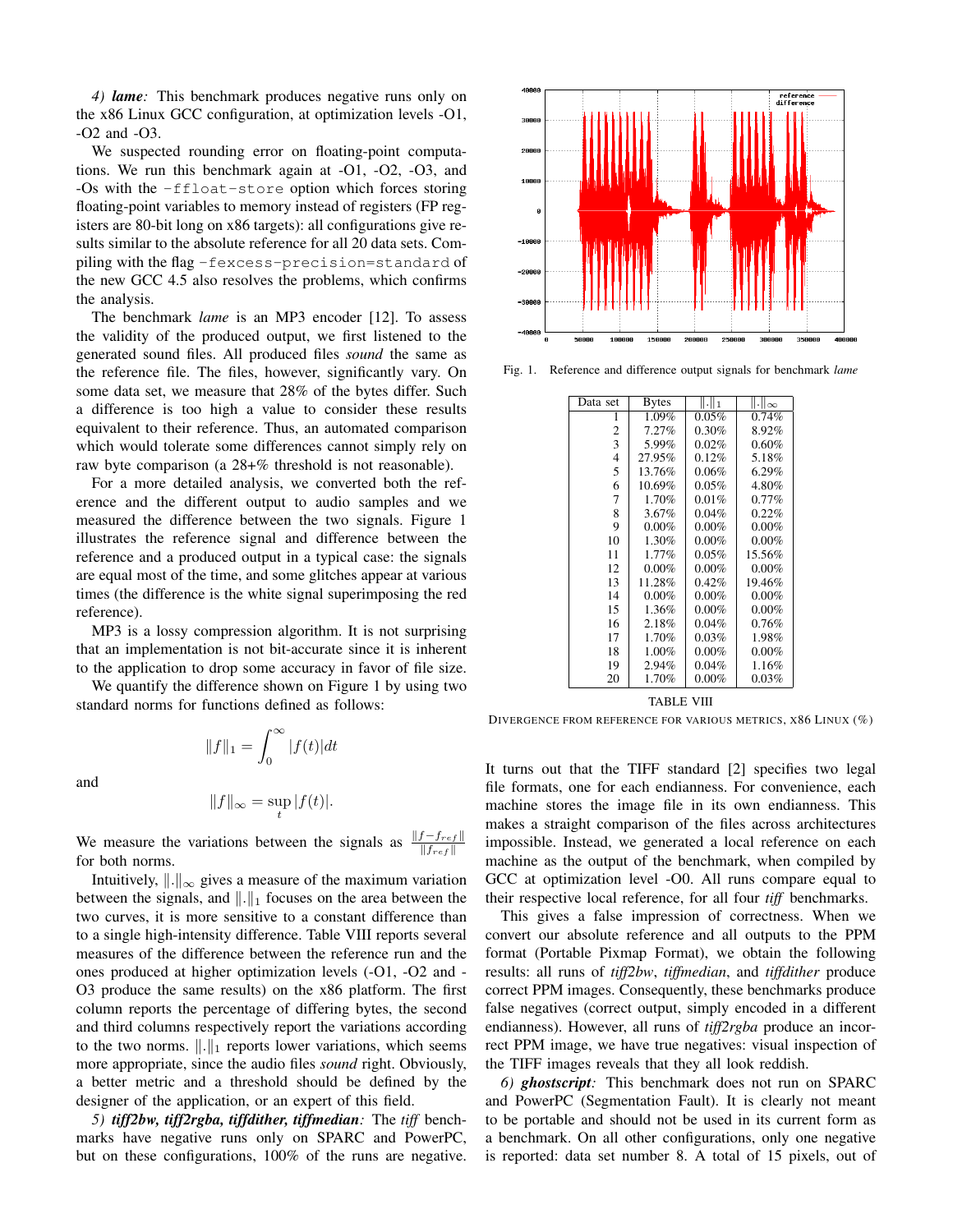nearly a half million, grouped at two locations on the image. We were not able to identify the reason for this difference, but we believe that this negative could be a false negative provided an appropriate metric which should, once more, be defined by experts.

*7) ispell:* All runs are negative on Windows, SPARC and PowerPC.

• On SPARC and PowerPC, the output files are empty because the program exited early. The script that runs the program does not check the exit status and misses the fact that it is non-zero, indicating an abnormal end. Since the program does not report any reason for the early bail out, we investigated it by running it step-bystep in a debugger. It appeared that the spell checker dictionary could not be loaded: the dictionary used by the benchmark is in fact a pre-compiled binary file (hash) coded in little-endian, which is not compatible with the big-endian targets (*ispell* could not decode the magic number).

Note that generating the dictionary hashes is usually part of the installation and occurs on the same machine: the build process (make) runs the buildhash utility which is part of the *ispell* distribution.

This is definitely a true negative: the output files are incorrect because the benchmark did not run properly.

• Windows: the problem is similar to *qsort* described above. Windows uses CR+LF end-of-lines, Linux uses only LF. These are false negative, the benchmark runs correctly, only the output files are not properly compared.

It is interesting to note that a single benchmark can produce both true and false negatives.

*8) rsynth:* Most runs, in all configurations, produce negative results, with up to 19% differing bytes. However, the audio output files *sound* correct. The situation is very similar to the *lame* case described above. Computing the norm  $\|.\|_1$ shows differences below 1.5%, suggesting that they may be acceptable. Data set 11, however, produces an audio file of a different length and is probably incorrect.

Compiling the benchmark with GCC 4.5 and the new flag -fexcess-precision=standard, the difference between the files decreases, with the norm  $\|.\|_1$  always under 0.7%. The output of the data set 11 also has the correct length.

Again, without deeper knowledge of the application, it is difficult to decide between true and false negatives.

*9) stringsearch:* On Windows, 85% of outputs differ from the absolute reference. This application reads an input text and some input strings, and tries to find the strings in the input text (line by line). The output is a text file which quotes both the input strings and the input text according to the following format:

#### "<string>" is (not) in "<text>"

The problem is similar to *qsort* and *ispell*, but on the *input* files. We noticed that 85% of the input text files end their lines with CR+LF (Window-style). Since the reference outputs are produced on a Linux target where the CR character (aka ˆM) is not recognized as being part of the end of the line, 85% of them quote  $\langle \text{text} \rangle$  + ^M. Thus 85% of the reference output file lines will have the following format:

"<string>" is (not) in "<text>ˆM"

However, on Windows the CR character is part of the end of the line, so it is not quoted: 85% of the output file lines do not have the CR character before the final double quote ("). In order to decide whether we have true or false negatives, we may either remove every  $\hat{M}$  character from the output files, or use UNIX-style input files on UNIX platforms, and Windows-style input files on Windows platforms.

*10) pgp e, pgp d:* pgp e fails on SPARC and PowerPC because the secret key cannot be read from the secret key file (./secring.pgp) which contains binary data. This is probably an endianness problem, but our knowledge of PGP is not sufficient to tell for sure.

Note that *pgp\_d* emits warnings on these targets saying that it cannot find the public key in file ./pubring.pgp to check signature integrity. Only the decryption part of the program runs well, whereas the checking of the signature fails. This means that only checking the decrypted output file is not enough to decide whether this benchmark succeeded, and we might have false positives.

*11) rijndael d:* x86 64-bit, SPARC and PowerPC have 100% negative runs, but all outputs are similar to a local reference (i.e. compiled on the same machine at optimization level -O0). In addition, the results on SPARC at -O0 are similar to those at -O0 on PowerPC.

Suspecting an endianness problem, we started looking at the source code. The explanation comes from aes.h:

```
3. BYTE ORDER WITHIN 32 BIT WORDS
The fundamental data processing units in Rijndael
are 8-bit bytes. [...] However, Rijndael can be
implemented more efficiently using 32-bit words
to process 4 bytes at a time provided that the
order of bytes within words is known. This order
is called big-endian if the lowest numbered bytes
in words have the highest numeric significance
and little-endian if the opposite applies. This
code can work in either order irrespective of
the native order of the machine on which it
runs. The byte order used internally is set by
defining INTERNAL BYTE ORDER whereas the order
for all inputs and outputs is specified by
defining EXTERNAL BYTE ORDER, the only purpose
of the latter being to determine if a byte order
change is needed immediately after input and
immediately before output to account for the use
of a different internal byte order. In almost all
situations both of these defines will be set to
the native order of the processor on which the
code is to run but other settings may sometimes be
useful in special circumstances.
```
and further up in the same file:

#define INTERNAL\_BYTE\_ORDER AES\_LITTLE\_ENDIAN #define EXTERNAL\_BYTE\_ORDER AES\_LITTLE\_ENDIAN

which means that this application should not be used in its current state on a big-endian target machine.

In order to get to this explanation, we had to read the source code, and understand how the application works which may require specific skills (thankfully here, a detailed comment helped us).

On x86 64-bit, benchmark outputs seem correct for most of the characters but some are non ASCII characters: these differences are not acceptable. Thus, this program is not made to run as-is on a 64-bit target machine. On the other hand, if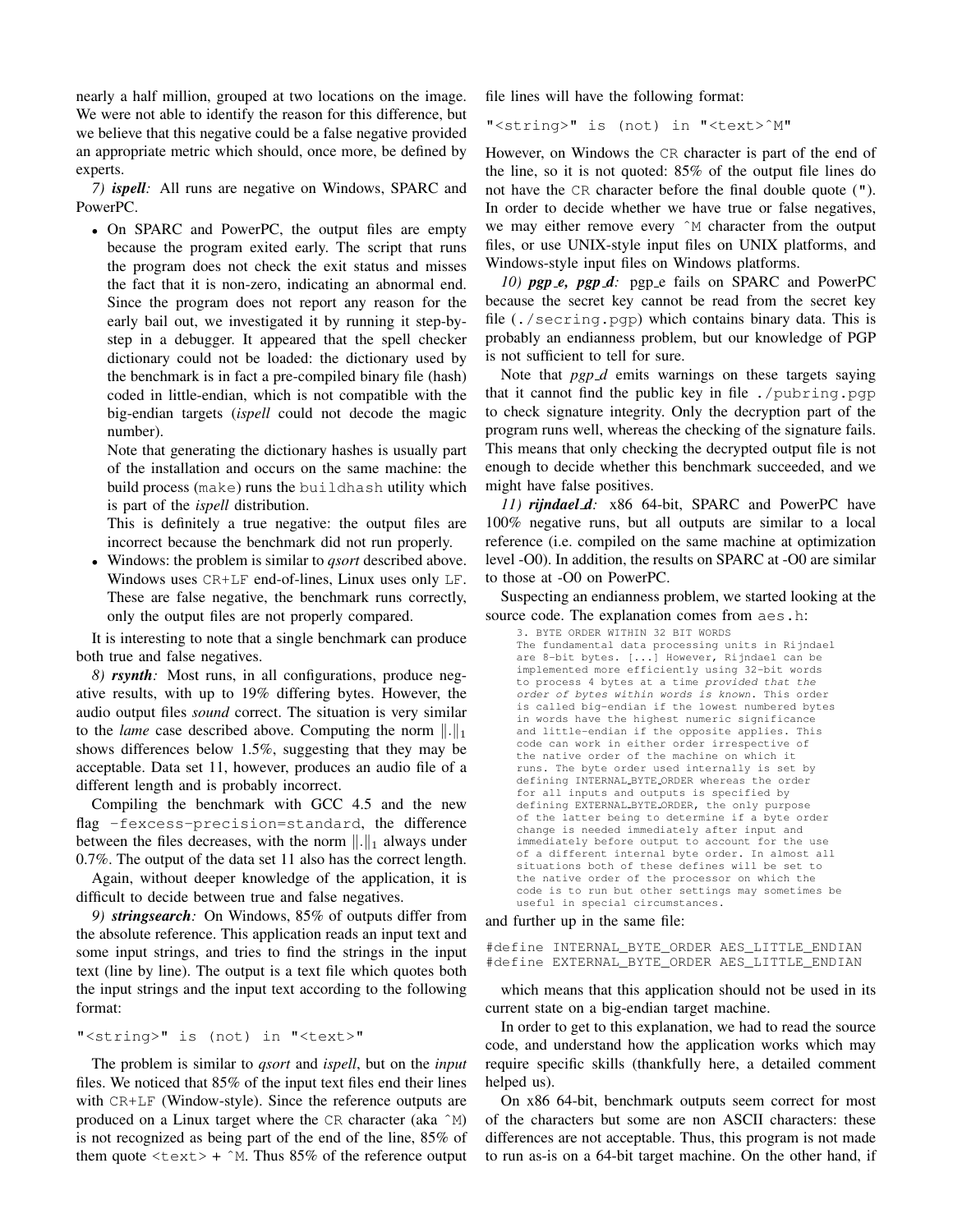we compile it with -m32, the results all equal the absolute reference.

*12) rijndael e:* This benchmark produces 100% negatives on x86 32-bit Windows, SPARC and PowerPC, but all outputs are similar to a local reference.

On SPARC and PowerPC, we easily suspect an endianness problem, based on our findings on *rijndael e*, but not on x86 Windows.

On x86 Windows, we are able to run *rijndael d* (the version compiled on this same target at -O0) on the output of *rijndael\_e* (the version compiled on this same target at -O0), and we obtain the original files. This makes us believe that, despite the differences, the output of *rijndael e* on x86 Windows may be valid. However, verifying it and explaining the differences requires more advanced cryptographic knowledge.

*13) sha:* All runs are negative on x86 64-bit, SPARC and PowerPC. On SPARC and PowerPC, outputs are similar to the local reference. A look into the source code shows that endianness is explicitly taken into account by the computation:

```
#ifdef LITTLE_ENDIAN
  <something># e n di f /∗ LITTLE ENDIAN ∗/
```
Since this benchmark is compiled exactly the same way on all targets, it is not surprising that outputs differ on big-endian target machines<sup>4</sup>.

On x86 64-bit, each configuration of this program produces outputs which are totally different from the absolute reference, from the local reference and from each other. A look at the source code indicates that computations occur on unsigned longs. This type is 32-bit long on a 32-bit processor, but 64-bit long on a 64-bit processor with GCC. On the 64-bit architecture, valgrind [19] reports many uses of uninitialized values, while a 32-bit run reports no error. At last, compiling this benchmark with  $-m32$  on  $x86-64$  gives good results, but this is only a workaround. We believe that this benchmark is a non-portable 32-bit application. Errors are true positives.

*14) adpcm c, adpcm d:* Both *adpcm* benchmarks fail on SPARC and PowerPC, but all compare equal to their local references (GCC at -O0 on the same machine) and SPARC results compare equal to PowerPC.

Input files of  $adpcm_c$  are, as reported by the  $file$  command: *RIFF (little-endian) data, WAVE audio, Microsoft PCM, 16 bit*. The application, however, populates an array of 16-bit values from a call to the POSIX function read. This is valid only on little-endian machines.

Examining the output of *adpcm\_d* on big-endian targets shows files with bytes inverted in 2-byte chunks, w.r.t. reference files. This clearly demonstrates an endianness problem.

In this particular case, considering a local reference could be sensible. The signal that the benchmark converts to the ADPCM format is very different from the real signal, but the benchmark can be proved deterministic. The point of benchmarking the compression of an unrealistic signal, though, is debatable.



Fig. 2. Variation of CPU run time on network filesystem

*15) CRC32:* 100% of the output files produced on x86 64 bit differ from the absolute reference.

When looking at the output files, we realize that the CRC code computed on x86 64 is a 64-bit value with its 32 most significant bits set to 1 (0xFFFFFFFF), the 32 least significant bits being exactly the same as the absolute reference CRC.

Considering the source code reveals that all computations are done on unsigned long values which are 32-bit long on 32-bit machines, but 64-bit long on this target. The final result is printed with:

printf ("%08lX\_%7ld\_%s\n", crc, charcnt, \*argv);

#### where crc is an unsigned long.

*16) gsm:* 95% of the data sets produce a negative run on SPARC and PowerPC. The problem is similar to *adpcm*: the benchmark reads 16-bit samples using the fread function from the C library. Big-endian machines end up with the values inverted in memory.

#### *B. Performance*

After correctness, benchmarks are used to measure performance. We discuss how the structure of some applications can be misleading when it comes to measuring the run times, and we show that some understanding of the application is needed. We then discuss time distortion issues in which the relative weight of a part of an application depends on the architecture.

*1) Stability of performance:* In this experiment, we simply compile all the benchmarks with the GCC compiler at -O2 optimization level. The benchmarks are then run twice, on a Pentium 4 Linux workstation, clocked at 3.6 GHz, with 2 GB of memory. In the first run, all the files are on a local filesystem. In the second run, they are on a network filesystem, shared through NFS from a NetApp FAS3050 network appliance. Run times are measured with the Linux time utility. Table IX reports, for both configurations, the wall clock time (*elapsed time*) and the CPU time (*user+system time*) used by the benchmark. The last columns compute the ratios of elapsed and CPU times.

When run on a local file system, all benchmarks are CPU bound: the difference between elapsed and CPU times is less than 1%, i.e. within the measurement error. On a network file system, however, the benchmarks reveal different behaviors. Some are compute bound, they still run at the maximum speed

<sup>4</sup> Incidentally, since the macro LITTLE ENDIAN is not defined, the correct results are the ones produced on SPARC and PowerPC; on x86 all the computations are incorrect, including the absolute reference. The fact that even our experimental setup is broken confirms that using applications without knowledge is risky.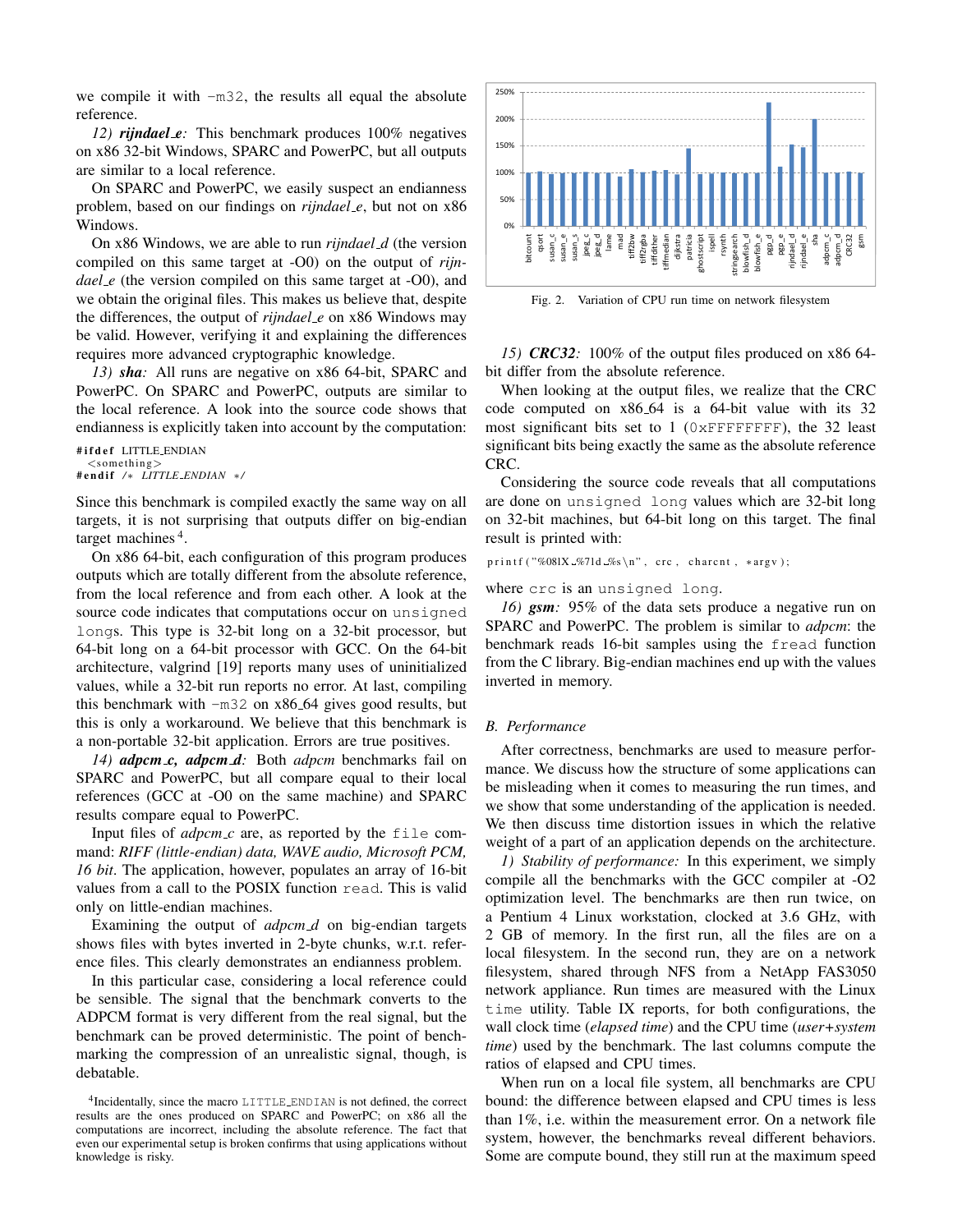|                    | $local$ fs |         | network fs |         | ratios  |         |
|--------------------|------------|---------|------------|---------|---------|---------|
| benchmark          | elapsed    | $u + s$ | elapsed    | $u + s$ | elapsed | $u + s$ |
| bitcount           | 9.38       | 9.37    | 9.41       | 9.39    | 1.0     | 1.0     |
| qsort              | 11.96      | 11.95   | 12.41      | 12.28   | 1.0     | 1.0     |
| susan_c            | 10.89      | 10.88   | 16.03      | 10.64   | 1.5     | 1.0     |
| susan_e            | 10.75      | 10.74   | 13.58      | 10.65   | 1.3     | 1.0     |
| susan_s            | 10.19      | 10.18   | 10.55      | 10.16   | 1.0     | 1.0     |
| jpeg_c             | 12.07      | 12.06   | 17.73      | 12.24   | 1.5     | 1.0     |
| jpeg <sub>-d</sub> | 14.34      | 14.39   | 52.8       | 14.28   | 3.7     | 1.0     |
| lame               | 14.12      | 14.10   | 14.83      | 14.09   | 1.1     | 1.0     |
| mad                | 12.66      | 12.21   | 17.08      | 11.39   | 1.3     | 0.9     |
| tiff2bw            | 12.31      | 12.29   | 40.23      | 13.10   | 3.3     | 1.1     |
| tiff2rgba          | 13.92      | 13.91   | 49.23      | 14.06   | 3.5     | 1.0     |
| tiffdither         | 12.50      | 12.49   | 28.80      | 12.96   | 2.3     | 1.0     |
| tiffmedian         | 9.99       | 9.96    | 25.14      | 10.46   | 2.5     | 1.0     |
| dijkstra           | 1.57       | 1.57    | 1.53       | 1.52    | 1.0     | 1.0     |
| patricia           | 5.85       | 5.84    | 25.42      | 8.52    | 4.3     | 1.5     |
| ghostscript        | 10.88      | 10.73   | 15.05      | 10.45   | 1.4     | 1.0     |
| ispell             | 10.83      | 10.70   | 19.66      | 10.54   | 1.8     | 1.0     |
| rsynth             | 13.61      | 13.61   | 13.71      | 13.65   | 1.0     | 1.0     |
| stringsearch       | 8.53       | 8.52    | 8.5        | 8.47    | 1.0     | 1.0     |
| blowfish_d         | 14.95      | 14.93   | 14.86      | 14.84   | 1.0     | 1.0     |
| blowfish_e         | 14.98      | 14.97   | 14.94      | 14.91   | 1.0     | 1.0     |
| pgp_d              | 20.79      | 20.77   | 616.99     | 48.08   | 29.7    | 2.3     |
| pgp_e              | 12.51      | 12.49   | 368        | 13.97   | 2.9     | 1.1     |
| rijndael_d         | 21.26      | 21.24   | 370.92     | 32.47   | 17.5    | 1.5     |
| rijndael_e         | 22.35      | 22.32   | 416.97     | 32.89   | 18.7    | 1.5     |
| sha                | 13.73      | 13.7    | 179.36     | 27.5    | 13.1    | 2.0     |
| adpcm_c            | 15.25      | 15.25   | 15.26      | 15.23   | 1.0     | 1.0     |
| adpcm_d            | 38.59      | 38.55   | 38.61      | 38.56   | 1.0     | 1.0     |
| CRC32              | 8.55       | 8.54    | 10.45      | 8.74    | 1.2     | 1.0     |
| gsm                | 10.52      | 10.51   | 11.04      | 10.49   | 1.0     | 1.0     |

TABLE IX ELAPSED AND CPU (USER + SYSTEM) RUN TIMES IN SECONDS

and they do not suffer any slowdown compared to the *local* version. This is the case, for example, of *bitcount*, *dijkstra* or *blowfish*. Others incur a significant slowdown. The worst case is *pgp\_d*, which runs up to 30 times slower with remote storage. The reason is that the application reads and writes small chunks of data from the file, without any buffering. The benchmark is clearly not CPU bound, and it is probably not very valuable to measure performance.

Measuring user and system CPU time instead of elapsed time helps for some of the benchmarks, but not for all of them. Recall that  $user + system = elapsed \times \%CPU$ . Figure 2 illustrates the variation in CPU time when executing from a network storage. In the case of *pgp d*, we see a 2.3x slowdown of the total CPU time. A closer look reveals that most of the slowdown is due to system time (probably in the NFS stack), but the user time alone shows a 34% slowdown. Such a variation is beyond the savings most compiler optimizations or new architectural features are likely to provide.

To overcome the problem of I/Os, it is tempting to identify the computational part of a benchmark and to wrap it with a small loop. This artificially increases the importance of the algorithm compared to input and output, typically the focus of many users of benchmarks.

Some benchmarks, however, maintain a status across calls to the computation kernel. This is the case, for example, of *adpcm*. A chunk of data is read and passed to the encoder. The encoder is a differential compressor which maintains the last value encountered at the end of a chunk of data, to compare it with the first value of the next chunk. One cannot simply add

```
. . .
while \text{(count} >= \text{SHA\_BLOCKSIZE}) {
  memcpy (sha_info ->data, buffer
                                SHA_BLOCKSIZE ) ;
#ifdef LITTLE ENDIAN
  b y t e _r e v e r s e ( s h a _i n f o ->d at a , SHA_BLOCKSIZE );
# e n di f /∗ LITTLE ENDIAN ∗/
  sha_transform (sha_info);
   . . .
```
Fig. 3. Excerpt of the *sha* application

#define \_\_LITTLE\_ENDIAN 1234 #define \_\_BIG\_ENDIAN 4321 # define LITTLE\_ENDIAN \_\_LITTLE\_ENDIAN<br># define BIG\_ENDIAN \_\_\_BIG\_ENDIAN #define BIG\_ENDIAN

#define \_\_BYTE\_ORDER \_\_LITTLE\_ENDIAN

Fig. 4. Excerpt of endian.h

a small loop around the call to the encoder to iterate many times on each chunk of data, the value of the state would be modified.

The lack of understanding of an application makes it very difficult to modify without changing its semantics. In the case of *adpcm*, the state is a simple value. In other benchmarks, for example *blowfish*, the case is an array of values. Saving a copy of an array to exaggerate to running time of a kernel might eventually prove to bias the behavior in more subtle ways.

*2) Time Distortion:* The *sha* application exhibits a more subtle problem. Figure 3 shows an excerpt of the code. The application kernel is designed for big endian machines. Little endian machines are handled by simply swapping the bytes before processing them.

There is an obvious risk that a casual user of the application misses the conditional compilation directive.

It is even more unfortunate that many systems define both LITTLE\_ENDIAN and BIG\_ENDIAN, as shown in Figure 4. This means that both directives, incorrectly used as a boolean values, will always be considered true on all machines.

Even when properly handled, this conditional compilation directive has consequences: the actual code being compiled depends on the endianness of the target. Programs for little endian machines have an extra loop. This makes raw performance comparisons (in the spirit of the SPEC benchmarks) unfair. We recompiled the application with the  $-\overline{O2}$  -pg compiler flags and we used the *gprof* utility to measure the overhead of this loop. We found that the time spent in *byte reverse* is 7.9% of the total run time for the first data set.

A similar problem in *pgp d* is discussed above: in some cases, the benchmark is not able to read the keyfile to validate the decryption key. The benchmark still produces a correct decrypted file, though part of the benchmark was not run.

Even when relying on relative performance on a single machine, this kind of effects can bias experimental results, by distorting the speedups achieved on other parts of the application, or by artificially amplifying improvements obtained on this very simple loop.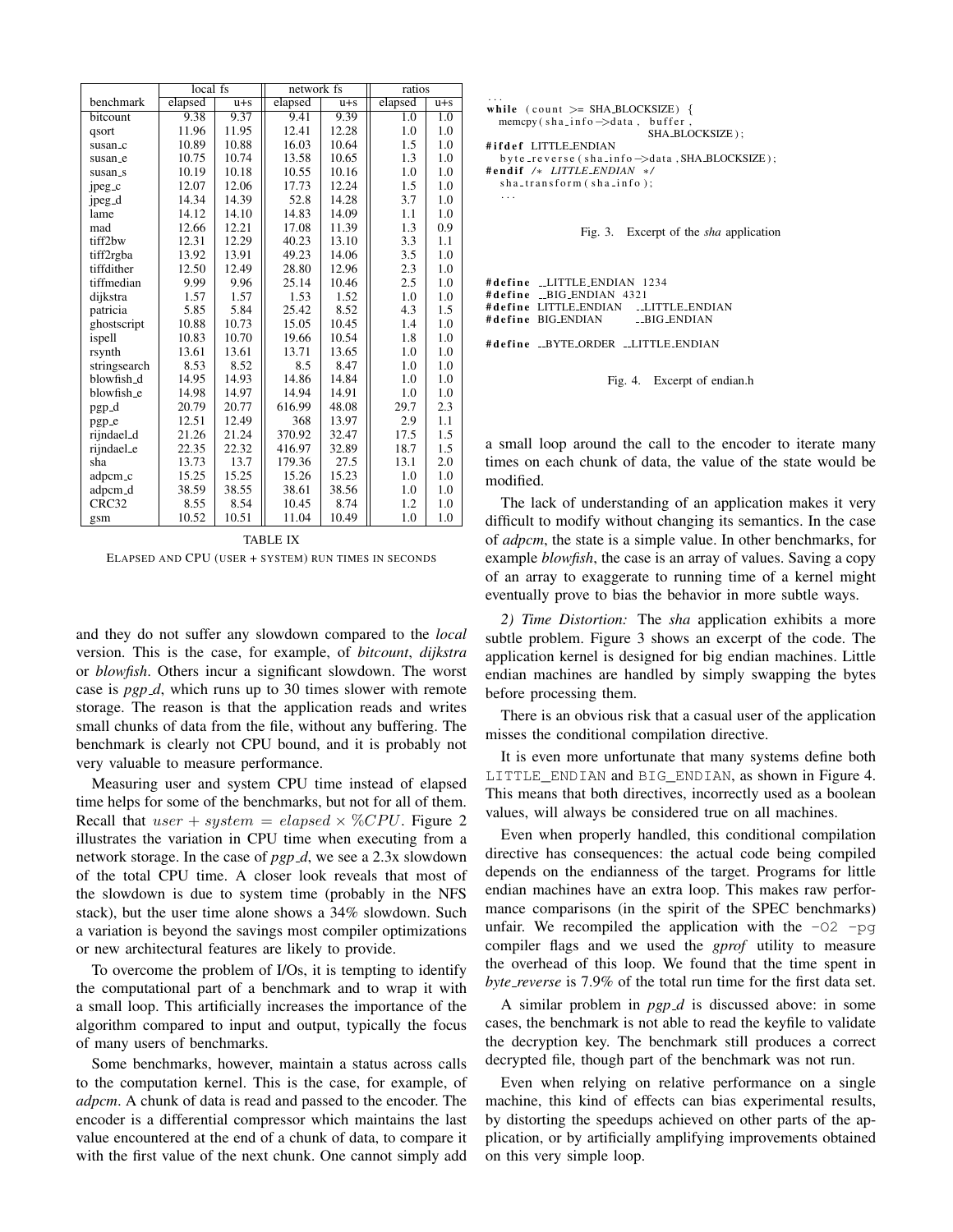#### *C. Summary of the Problems*

Validating the output of an application is not an easy task. In many cases, comparing files byte by byte yields false negatives, i.e. the benchmark runs correctly, even though there are minor variations in the output files. Conversely, it may be that part of the application does not run correctly, but produces a valid output, simply because this output does not derive from the entire computation (this is the case of  $pgp_d$  which fails to validate the decryption key).

In this paper, we have identified several reasons for false negatives.

• Text input and output files can vary slightly. End-of-line characters depend on the system: Windows uses CR+LF, Linux uses LF only.

Although it did not occur during our tests, output can also depend on the current locale when printing dates, times, or floating point numbers (the decimal separator is a comma is many countries). File names are also likely to differ across systems.

- Floating point computation is another source of variation. Most architectures implement the IEEE 754 standard [11], thus reducing the risk of divergence. Intel architectures, however, internally use double extended 80-bit floating point arithmetic, and they may behave slightly differently when compared to strict single or double precision. Compiler optimizations like vectorization or those which assume associativity can impact results, and compilers provide many flags to control the semantics of floating point operations. Many such pitfalls are described in [17].
- Endianness can cause false negatives when the output file format authorizes different endiannesses. It is obviously more convenient for a developer to store values in the same endianness as they are in memory. This means that the benchmark can run correctly and still produce a different file.
- Benchmarks should not be sensitive to the width of basic types. Still, many applications implicitly assume 32-bit or 64-bit architectures. The type long of the C language is particularly error-prone.

One might be tempted to compute local references for each machine on which the benchmark is to run. However, this might hide true negatives, as happens in the *tiff2rgba* benchmark.

Suspecting floating point rounding to declare false negatives is also tempting. It may however be difficult to decide whether a program executes floating point instructions. Even though the source code contains float or double keywords, they might well be protected by conditional compilation directives (#ifdef). Some benchmarks, such as *jpeg*, also embed several implementations of the same routine, one of which based on floating point. The choice of the routine is made at run time, for example based on a command-line parameter.

Finally, *users* of benchmarks — compiler developers, architects — do not want, and do not have the time, to read the source code, or to run a debugger to understand if negative runs are true negatives (meaning that they introduced an error in the compiler or architecture), or if they can be classified as

false negatives and ignored. Each benchmark should embed their own correctness test, including the testing framework, the metrics and the thresholds, defined by experts of the application domain.

#### IV. RELATED WORK

Benchmarking is a very wide topic, and we do mean to be exhaustive. In this section, we review several benchmark suites, and also present works related to reproducibility, analysis of stability and alternatives to using real-world applications.

Many suites of benchmarks are available, representative of various kinds of workloads. Some are commercial, others are free. MiBench [8] is the suite on which we based our analysis. It has been proposed as a *set of commercially representative embedded programs* [8]. Fursin et al. [6] extend MiBench with 20 data sets for each benchmark, in an attempt to select representative samples of all possible data inputs. Refer to Section II for more details on MiBench and MiDataSets.

Unit tests for compiler developers include both commercial offers, for example ACE's SuperTest [1] and freely available tools, such as the GCC testsuite. A wide range of freely available benchmarks is available. UTDSP [15] evaluates the quality of code generated by a compiler targeting DSP processors. Mediabench [14] is a set of multimedia applications. DaCapo [4] is intended for benchmarking the Java language. PARSEC [3] is a benchmark suite for Chip-Multiprocessors (CMPs) that focuses on emerging applications. It includes a diverse set of workloads from different domains such as interactive animation or systems applications that mimic largescale commercial workloads.

Commercial benchmark suites include EEMBC [9] (Embedded Microprocessor Benchmark Consortium) and SPEC [10]. EEMBC standardizes real-world embedded benchmarks, defined as algorithms and applications, from a variety of domains, such as telecommunication, networking, and automotive. Commercial products come for a fee, but they have been carefully adapted to be as portable as possible, and to avoid common pitfalls. SPEC, for example, has many input and output files in text form. The case of binary files is handled in two different ways. The source code of *473.astar* contains ifdefs that specialize I/Os to the endianness of the machine. *481.wrf* and *482.sphinx3* have two sets of input files, one for each endianness. Potential portability issues are reported, as in [10]: *403.gcc* has portability issues related to floating point, *425.gromacs* specifies that output should not differ by more than 1.25% from reference values, *999.specrand* is not expected to run on machines where int is 64 bits wide. This paper looks at the pitfalls of using non commercial benchmark suites.

Joshi et al. [13] propose to synthesize benchmarks that capture the properties of proprietary workloads without compromising the intellectual property. These miniature benchmarks are designed to inspire the same confidence as the real application, but are much easier to handle and to maintain.

Mytkowicz et al. [18] study the measurement bias introduced by seemingly innocuous aspects of an experimental setup. They show that the size of the UNIX environment or the linking order of object files can impact the results by a